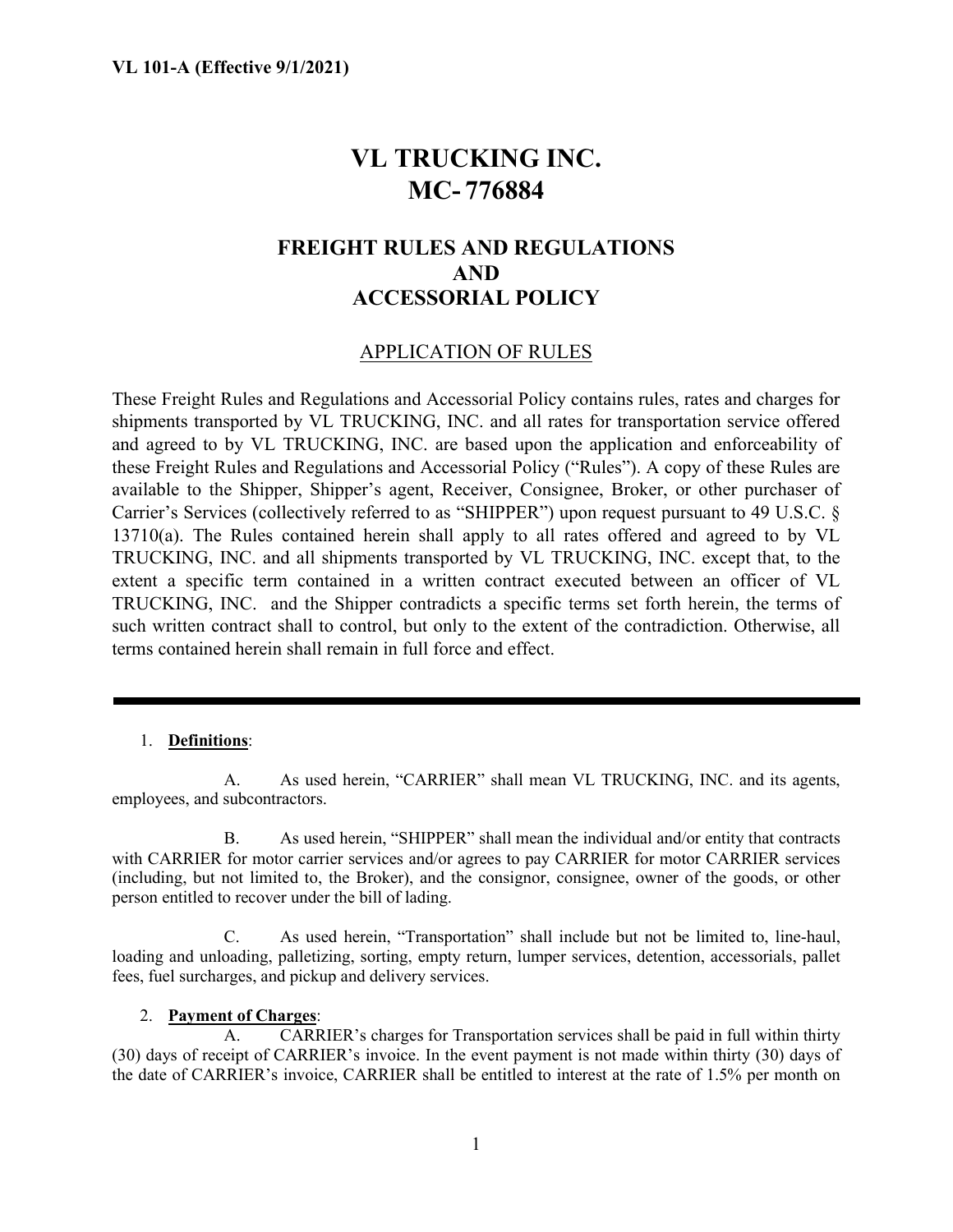such amounts remaining unpaid, or the maximum legal rate of interest, whichever is lower. SHIPPER, as defined above, shall be responsible for the payment of CARRIER's Transportation Charges.

B. SHIPPER agrees that it shall not setoff or deduct any amounts due to CARRIER for transportation charges for any reason including, but not limited to, for cargo claims Shipper or any third party may assert against CARRIER.

C. SHIPPER agrees that SHIPPER shall notify CARRIER of any disagreement concerning the amount invoiced by CARRIER for Transportation charges no later than thirty (30) days following receipt of CARRIER's invoice. SHIPPER waives any objection to the amount invoiced if CARRIER does not receive a written statement setting forth any disagreement with the amount invoiced, within the time provided.

D. In any action for the recovery of any Transportation charges due to CARRIER, CARRIER shall be entitled to recover all expenses incurred by CARRIER including, but not limited to, CARRIER's reasonable attorneys' fees.

#### 3. **Delivery Time, Free Time, and Detention Time**:

A. Reasonable Dispatch: All rates offered by CARRIER and transportation performed by CARRIER shall be performed with "Reasonable Dispatch" and CARRIER does not guarantee delivery to the named consignee on a specific timetable *unless* CARRIER and SHIPPER enter into a mutually-executed separate writing identifying (i) a specific delivery date and time and (ii) an additional and separately-identified "guaranteed delivery charge."

B. Free Time: On each separate shipment, two (2) hours Free Time is allowed in the aggregate for all stops.

C. Commencement of Free Time: Free Time shall commence upon CARRIER's notification of arrival to SHIPPER at the consignor's location or the consignee's location, as the case may be, regardless of whether the consignor or consignee is ready to assign a dock door for loading or unloading or whether the consignor or consignee is prepared to load or unload CARRIER's driver's trailer.

D. Detention Time: When due to no fault or negligence of the CARRIER, the loading or unloading of freight is delayed beyond the Free Time, CARRIER shall be entitled to recover charges for Detention Time from the SHIPPER.

- E. Termination of Free Time and Detention Time:
	- i. Upon Delivery: Free Time and/or Detention Time shall cease upon (a) a signed proof of delivery being given to the CARRIER by the consignee; and (b) completion of unloading;
	- ii. At Pickup: Free Time and/or Detention Time shall cease upon (a) the tendering of the bill of lading to CARRIER's driver for signature and (b) completion by after the consignor and/or CARRIER's driver of the process of loading the CARRIER's trailer.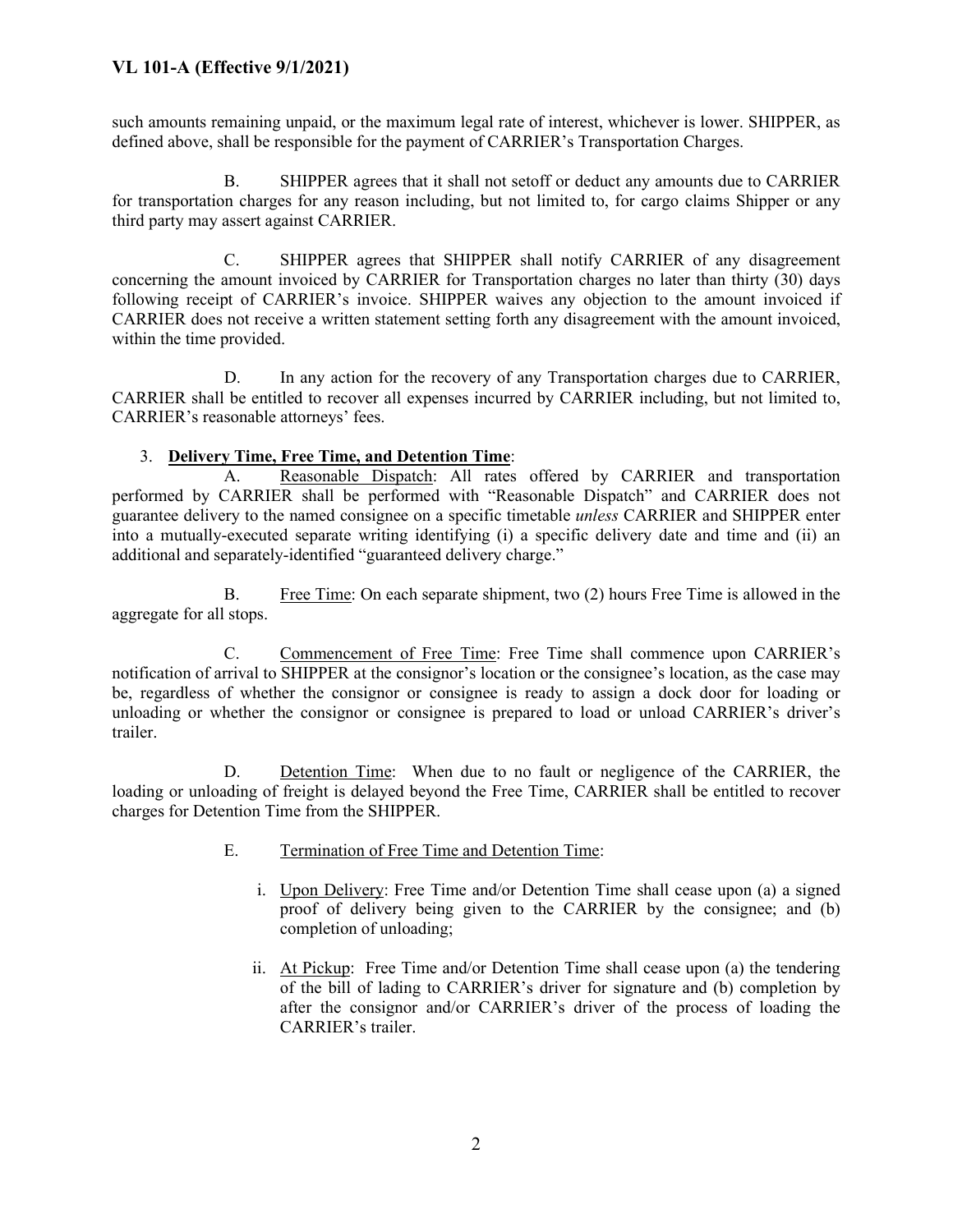F. CARRIER Lien: Where disputes arise about detention, CARRIER may assert a lien for its detention charges and, at its own discretion, choose not deliver the shipment to the consignee until all accrued detention charges are paid or otherwise guaranteed to the satisfaction of the CARRIER.

- 4. **Charges for Detention Time**: Detention Time charges shall be as follows:
	- A. **\$25.00** for each 30 minutes or fraction thereof beyond Free Time;
		- B. Minimum Charge **\$75.00**;
		- C. Maximum Charge for each 24 hour period **\$500.00**

## 5. **Non-Delivery of Freight Due Not Due to CARRIER Fault**:

If freight cannot be delivered because of the consignee's refusal or inability accept it, or because the CARRIER cannot locate the consignee's facility, or if the freight cannot be transported because of an error or omission on the part of the SHIPPER, CARRIER shall be entitled to its charges for Detention Time. Further, CARRIER may place the shipment in storage, either at CARRIER's own location or with a third-party storage company. When placed in storage, CARRIER shall be deemed a warehouseman and shall be subject to warehouseman's liability except the released value, if any, of the shipment shall continue to apply.

B. Undelivered shipments will be subject to storage and/or detention charges. Detention charges shall accrue until CARRIER can arrange storage and secure use of the CARRIER's equipment for other shipments.

C. Storage Charges shall be charged to SHIPPER at the rate of **\$250.00** per day or at the rate charged by a third-party storage facility, whichever is greater.

## 6. **Packaging and Labeling by Shipper**:

A. General: All shipments tendered to CARRIER shall be packaged securely, properly labeled, and properly described on a bill of lading or similar shipping document. CARRIER shall not be responsible for any loss, damage, penalty, or fine caused by SHIPPER's failure to properly package and label the shipment, or from any party's failure to provide CARRIER with the complete and accurate bill of lading or other shipping document. SHIPPER agrees to indemnify and hold CARRIER harmless from all damages, costs, claims, fines, and expenses (including attorneys' fees) incurred by CARRIER as a result of loss, damage, or delay to cargo, or injuries to third parties, caused by improper crating, labeling, or packaging.

B. Weight: All of SHIPPER representations as to the weight of the shipments tendered to CARRIER shall be true, accurate and correct. SHIPPER shall be responsible for any expenses, damages, and accessorial charges incurred by CARRIER as a result of shipments tendered in excess of the declared weight. SHIPPER shall indemnify and hold Carrier harmless against any damages, costs, claims, fines, and expenses (including attorneys' fees) incurred by CARRIER arising out of a misdescription of the weight of a shipment. When CARRIER is required to dispatch a second unit to assist in repositioning or unloading of an overweight shipment, the charge for this service will be **\$3.00 per mile**, with mileage computed from the point of dispatch to the location of the location where the original equipment is detained, subject to a minimum charge of **\$250.00**. The labor charge for the repositioning or unloading of such a shipment shall be at the rate of **\$50.00 per hour** or fraction thereof, per person, and shall apply in addition to charges assessed above. Excess materials not able to be retained as part of the original shipment as a result of federal, state or local weight restrictions, shall be transported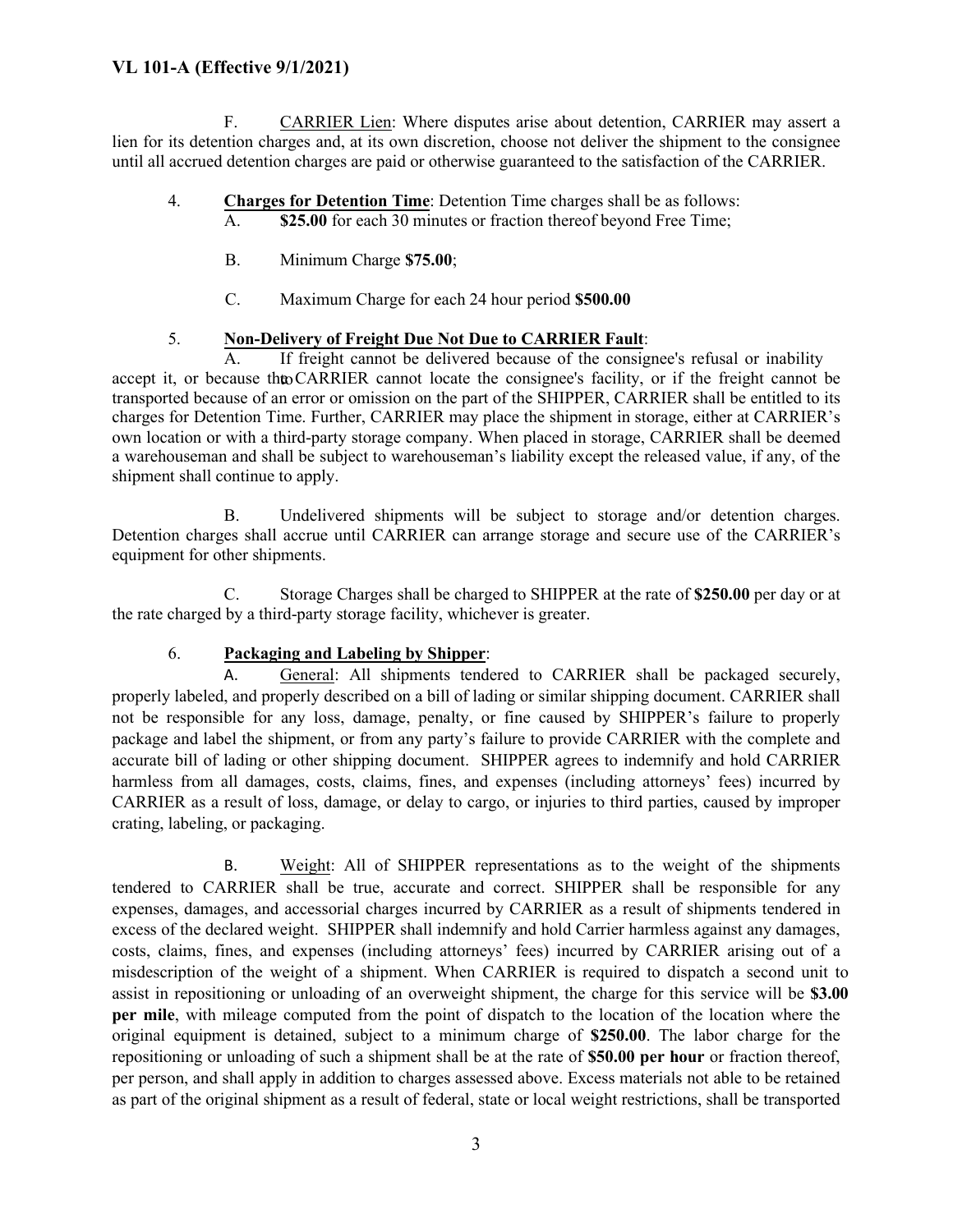at a flat rate of **\$3.00 per mile** with a minimum charge of a **\$500.00**.

C. Hazardous Materials and Dangerous Goods: SHIPPER shall notify CARRIER in writing prior to requesting service if any shipment for which SHIPPER seeks transportation contains hazardous materials ("Hazmat") or other dangerous goods of any kind. SHIPPER shall comply with all requirements of 49 C.F.R. Parts 171-173, including but not limited to, determining the hazard class of a particular Hazmat shipment, transloading Hazmat shipments at origin, marking and labeling packages for Hazmat shipments, preparing and reviewing shipping papers for compliance with applicable regulations, certifying that the Hazmat shipment is in proper condition for transportation in conformance with regulations, loading, blocking, and bracing Hazmat packages in a freight container or transport vehicle, segregating Hazmat packages in a freight container or transport vehicle from incompatible cargo, selecting, providing, or affixing placards for a freight container or transport vehicle to indicate that it contains a hazardous material, and providing emergency response information for Hazmat shipments. SHIPPER shall indemnify and hold CARRIER harmless from any against any claims, penalties, liabilities, damages, and expenses, of any kind, including reasonable attorneys' fees, arising out of SHIPPER's breach of this paragraph, SHIPPER's its failure to comply with applicable Hazmat laws and regulations, and any negligence or other wrongful act of SHIPPER or its customer in packaging, labeling, loading, blocking, or bracing any HazMat or dangerous goods shipment. SHIPPER shall indemnify CARRIER for reasonable attorneys' fees incurred in pursuing indemnity under this section.

7. **Shipper Load and Count**: For transportation services requiring the use of a dry van or refrigerated trailer, all such shipments transported by CARRIER shall be deemed "Shipper Load and Count" unless CARRIER's driver is permitted to observe the entire loading process from the time CARRIER's trailer door is opened to the time CARRIER's trailer door is closed at origin. CARRIER shall not be responsible for verifying the condition or count or whether the shipment is securely and properly loaded where such shipment is loaded onto CARRIER's trailer by SHIPPER or any third party, or their agent. SHIPPER agrees to indemnify and hold CARRIER harmless for all damages, costs, claims, and expenses (including attorneys' fees) incurred by CARRIER as a result of a claimed loss due to undercount or due to failure of the cargo to be securely and properly loaded where CARRIER's driver is not permitted to observe the entire loading process from the time CARRIER's trailer door is opened to the time CARRIER's trailer door is closed at origin.

8. **Prohibited Items and Items of Extraordinary Value**: The following property will not be accepted for shipment by CARRIER:

Alcoholic Beverages, Jewelry, Animals, Letters, Articles of Extraordinary Value, Mobile Telephones, Museum Exhibits or Articles of Antiquity, Asbestos, Notes, Bank Bills, Original Works of Art, Coins, Money, Postage Stamps, Currency, Precious Stones, Deeds, Revenue Stamps, Drafts, Guns and Ammunition, Tickets, Fireworks, Tobacco and Tobacco Products, Hazardous Waste, Household Goods and Video gaming machines.

SHIPPER agrees to defend, indemnify, and reimburse CARRIER for any physical harm, expenses (including reasonable attorneys' fees), fines, damage, or liability that results in any way from the inadvertent transportation of any prohibited or restricted article as identified above.

As used herein, Articles of Extraordinary Value shall include commodities and/or items tendered to CARRIER with an invoice value exceeding \$275,000.00 per truckload shipment. Such commodities will not be accepted by CARRIER for transportation without a specific written request by the SHIPPER, accepted in a separate writing executed by an Officer of CARRIER, expressly approving acceptance of such commodities and/or items for transportation. Commodities inadvertently accepted by CARRIER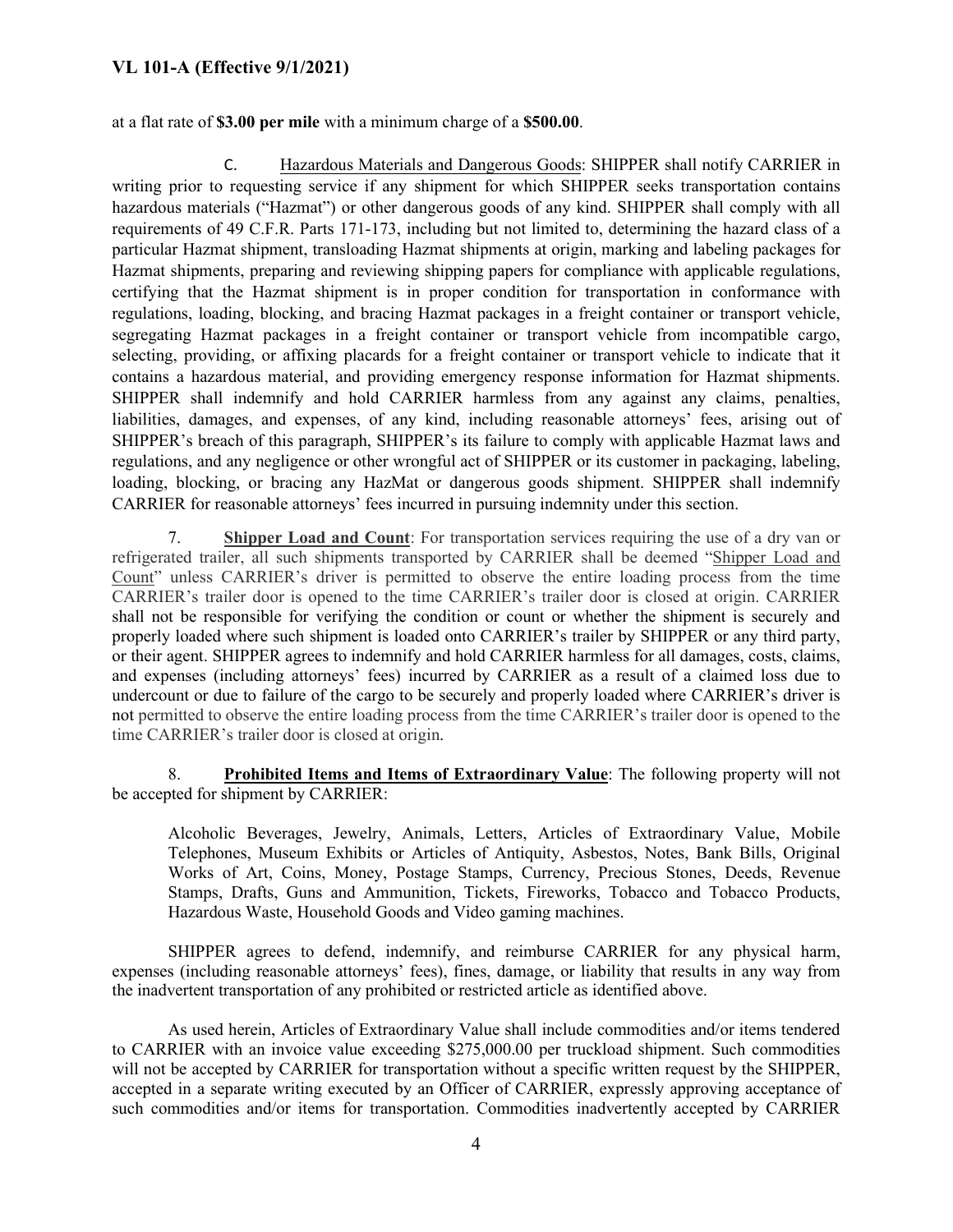with an invoice value exceeding \$250,000.00 per truckload without a specific written request by SHIPPER and express written acceptance by CARRIER will be considered released to CARRIER at a value of **\$0.50 per pound** (maximum value of \$250,000 per truckload).

9. **Bills of Lading**: All shipments transported by CARRIER are governed by the rules, regulations and charges published in these Rules. No deviation from these standard terms and conditions will be applicable in connection with shipments handled by CARRIER except upon written agreement signed by an officer of CARRIER. Contrary terms and conditions of preprinted bills of lading tendered to CARRIER by either SHIPPER or any third party at the time of shipment and signed by CARRIER'S driver or dock worker will not apply except upon written agreement of an officer of CARRIER. CARRIER's drivers are not authorized to vary the terms stated herein. CARRIER will accept all bills of lading so tendered by the SHIPPER at the time of shipment subject to these Rules and all such bills of lading shall constitute only a receipt for a shipment to the extent their terms differ from these Rules.

10. **Truck Ordered Not Used (TONU)**: When CARRIER upon receipt of a request to pickup a shipment has dispatched a truck for such purpose and due to no disability, fault or negligence on the part of the CARRIER, the vehicle is not used, SHIPPER agrees to pay CARRIER a TONU charge of **\$500.00** per vehicle.

#### 11. **Liability of Carrier For Freight Loss, Damage, or Delay**:

A. Unless otherwise provided herein, CARRIER's liability for freight loss, damage, or delay or other injury to cargo shall be governed by the provisions of the Carmack Amendment to the Interstate Commerce Act, 49 U.S. C. 14706.

B. As a mandatory and non-waiveable condition precedent to filing suit and a condition precedent to any recovery, claims for freight loss, damage, or delay must be filed in writing with the CARRIER within nine (9) months of the date of delivery, or date of scheduled delivery, whichever date is earlier. Claims must conform with the requirements of 49 U.S.C. 14706 and strictly comply with the claim filing requirements of 49 C.F.R. Part 370. All claims must identify the shipment involved, must assert liability for a specified amount of money and must be supported by copies of the bill of lading and delivery receipt and by invoices or other documents substantiating the claim amount. Any civil action against CARRIER for claims for freight loss, damage, delay, or other injury to cargo, must be filed within two (2) years following the date CARRIER gives written notice that CARRIER has disallowed any part of the claim specified in the notice.

C. Claims for concealed freight loss or damage must be reported to the CARRIER within 48 hours after delivery, and CARRIER must have an opportunity to inspect such shipments within 48 hours after receiving such notice of such a claim.

D. CARRIER's rates for the transportation of freight, whether provided in a written contract or otherwise, are dependent on value, specifically on the limitations of liability described in this section. CARRIERS rates are offered and agreed to by CARRIER with the understanding by CARRIER and SHIPPER that CARRIER'S liability for freight loss, damage or delay is no more than **\$0.50** per pound per package, with a maximum liability of **\$250,000.00**, regardless of the quantity or quality of freight. In reliance on that understanding, CARRIER has secured cargo insurance coverage of \$250,000.00. Notwithstanding the foregoing, shipments of any used machinery (not manufactured by the shipper or previously owned and shipping for re-use or as a result of re-sale) will be transported at an agreed value not to exceed **\$0.10** per pound with a maximum liability of **\$250,000.00**.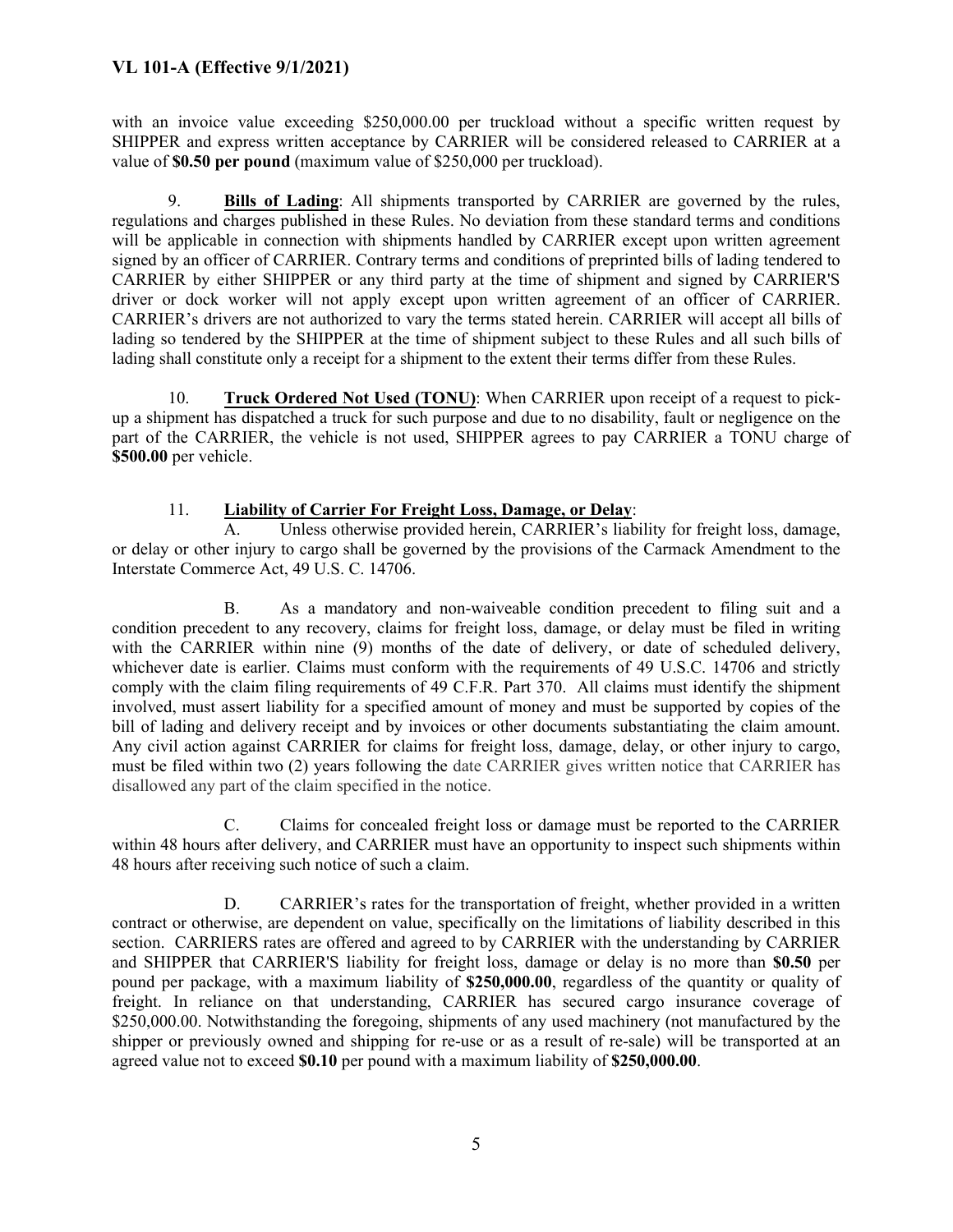#### E. **IF SHIPPER DESIRES TO PURCHASE LIABILITY LIMITS IN EXCESS OF THOSE DESCRIBED IN PARAGRAPH 11(D), SHIPPER MUST COMPLY WITH THE FOLLOWING PROVISIONS:**

- 1.Liability limits in excess of those described in Paragraph 11(D) are available at SHIPPER's option.
- 2.SHIPPER must notify CARRIER no less than seventy-two (72) hours prior to pickup of the shipment for transportation that SHIPPER chooses to purchase liability limits in excess of those described in Paragraph 11(D).
- 3.SHIPPER must prepay the excess liability rate which is computed as (a) the rate quoted to SHIPPER in writing, or in the absence of a specific written quotation, the rate contained in the SHIPPER's or CARRIER's load confirmation sheet plus (b) the applicable premium for obtaining shipment-specific cargo insurance coverage.
- 4.The shipping instructions on the bill of lading or shipping document must specifically note as follows: "Shipment is moving under excess liability rates."

F. CARRIER DOES NOT AGREE AND SHALL NOT UNDER ANY CIRCUMSTANCES BE LIABLE FOR CONSEQUENTIAL DAMAGES ARISING FROM FREIGHT LOSS, DAMAGE OR DELAY, REGARDLESS OF NOTICE OF THE FORESEEABILITY OF CONSEQUENTIAL LOSSES.

G. CARRIER will not be liable for freight loss, damage, or delay caused by: the acts or omissions of any other party or their agents; failure to comply with CARRIER'S loading instructions; illegal acts of parties other than CARRIERS; weather conditions; riots; labor strikes, public unrest; inherent vice of lading, or acts of God. Further, CARRIER shall not be liable for claims of freight loss, damage or contamination by reason of a broken seal where such seal has been removed from the Trailer and/or Container by order or action of any Federal, State, local or provincial authority. Neither SHIPPER nor any other party shall have the right to reject a shipment by reason of a broken seal where such seal has been removed from the Trailer and/or Container by order or action of any Federal, State, local or provincial authority.

H. In the absence of an agreement to the contrary, SHIPPER shall not withhold payment on CARRIER's invoices pending resolution of outstanding freight loss, damage, or delay claims. To the extent SHIPPER wrongly withholds payment of CARRIER's freight charges in derogation of this paragraph, SHIPPER agrees to pay CARRIER all reasonable attorneys' fees incurred by CARRIER in pursuing collection of said freight charges due CARRIER.

I. Any claim submitted by the SHIPPER or any third party for freight loss, damage, or delay will not be deemed a valid claim until the SHIPPER has paid all outstanding freight charges due and owing to CARRIER.

#### 12. **Other Rules Related to Delivery**:

A. The consignee must accept the goods tendered by CARRIER for delivery unless they are determined to be totally worthless.